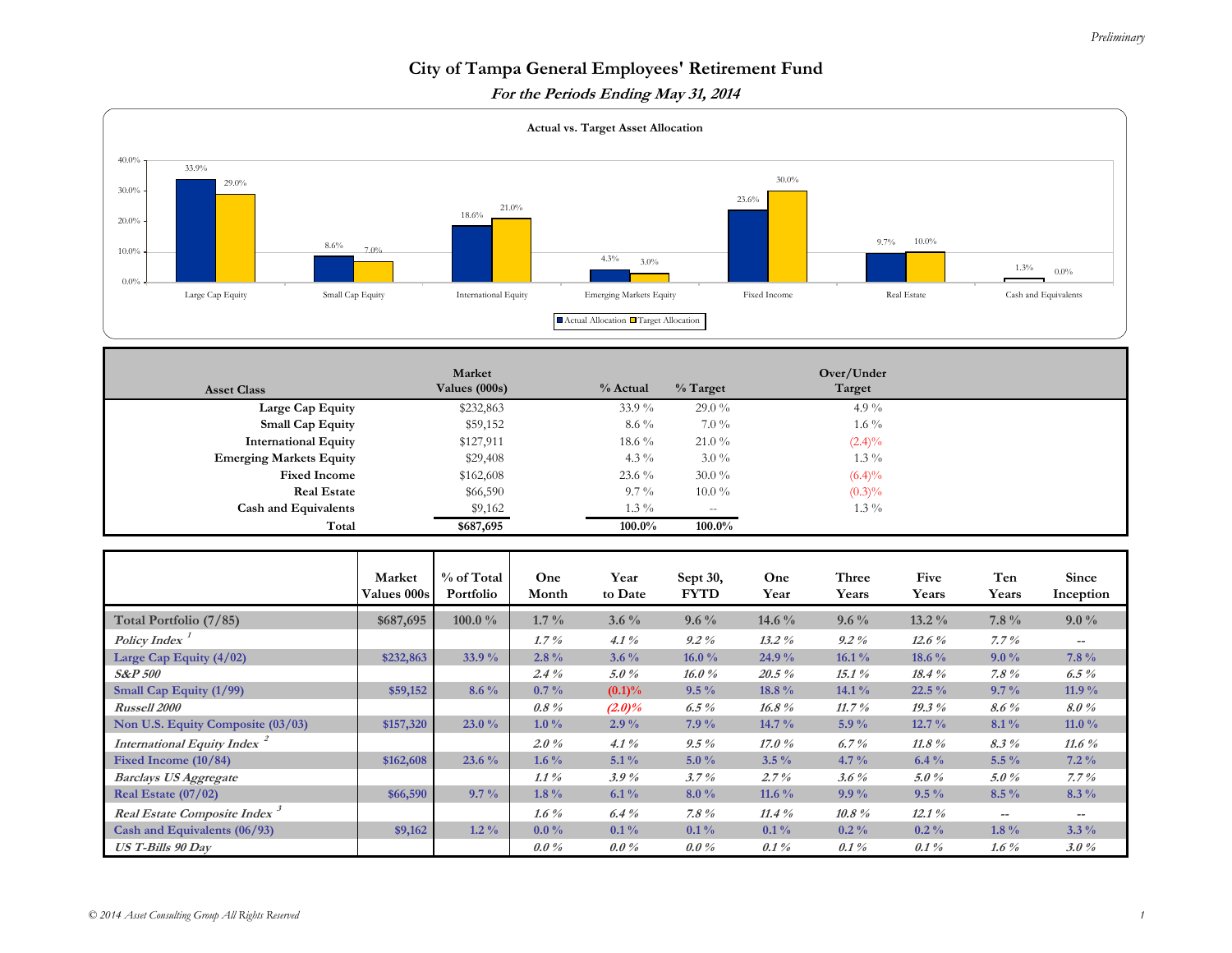## **City of Tampa General Employees' Retirement Fund For the Periods Ending May 31, 2014**

|                                                         | Market<br>Values 000s | % of Total<br>Portfolio | One<br>Month                        | Year<br>to Date      | Sept 30,<br><b>FYTD</b> | One<br>Year        | Three<br>Years    | Five<br>Years            | Ten<br>Years             | Since<br>Inception       |
|---------------------------------------------------------|-----------------------|-------------------------|-------------------------------------|----------------------|-------------------------|--------------------|-------------------|--------------------------|--------------------------|--------------------------|
| Large Cap Equity Composite (4/02)<br><b>S&amp;P 500</b> | \$232,863             | 33.9%                   | $2.8\%$<br>$2.4\%$                  | $3.6\%$<br>5.0%      | $16.0\%$<br>16.0%       | 24.9%<br>$20.5\%$  | $16.1\%$<br>15.1% | 18.6 %<br>18.4%          | $9.0\%$<br>$7.8 \%$      | 7.8 %<br>$6.5\%$         |
| Waddell & Reed Investment Management (12/04)            | \$117,943             | 17.2%                   | $3.6\%$                             | $3.1\%$              | 15.8 %                  | $25.7\%$           | 15.5 %            | 17.4%                    | $\omega_{\rm m}$         | $9.7\%$                  |
| Russell 1000 Growth                                     |                       |                         | $3.1\,\%$                           | $4.3\%$              | 15.2%                   | 22.2%              | 15.0%             | 19.0%                    | 8.1%                     | $8.5\%$                  |
| Dodge & Cox Incorporated $(4/02)$                       | \$114,920             | 16.7%                   | $2.0\%$                             | $4.1\%$              | $16.2\%$                | 23.9%              | $16.5\%$          | 19.7 %                   | 8.4 %                    | $8.5\%$                  |
| Russell 1000 Value                                      |                       |                         | $1.5\%$                             | $5.5\%$              | 16.1%                   | 19.6%              | 15.1%             | 18.4%                    | 8.0%                     | 7.1%                     |
| Small Cap Equity Composite (1/99)                       | \$59,152              | $8.6\%$                 | $0.7\%$                             | (0.1)%               | $9.5\%$                 | $18.8\%$           | $14.1\%$          | 22.5 %                   | $9.7\%$                  | 11.9 %                   |
| Russell 2000                                            |                       |                         | $0.8 \%$                            | $(2.0)\%$            | $6.5\%$                 | 16.8%              | 11.7%             | $19.3\%$                 | $8.6\%$                  | 8.0%                     |
| ClariVest Asset Management (7/07)                       | \$13,268              | $1.9\%$                 | $1.4\%$                             | $(3.7)\%$            | $6.9\%$                 | 19.6 $\%$          | 13.8 %            | $20.9\%$                 | $\omega_{\rm m}$         | $5.0\%$                  |
| Russell 2000 Growth                                     | \$22,892              | $3.3\%$                 | $1.0\%$                             | $(3.8)\%$<br>$2.3\%$ | $4.1\%$<br>10.9%        | 16.7%<br>$15.7\%$  | $11.4~\%$<br>ш.   | 19.8%<br>÷.              | 8.7%<br>÷.               | 7.1%<br>20.4 %           |
| GW Capital (3/12)<br>Russell 2000 Value                 |                       |                         | $(0.2)\%$<br>$0.6\%$                | (0.2)%               | $9.1\%$                 | 16.9%              | 12.1%             | 18.8%                    | $8.3\%$                  | 18.5 %                   |
| WTC SC 2000 (1/99)                                      | \$22,992              | $3.3\%$                 | $1.2\%$                             | (0.2)%               | $9.6\%$                 | 21.6 %             | 14.9 %            | 25.2%                    | 11.3 $%$                 | $11.7\%$                 |
| Russell 2000                                            |                       |                         | $0.8\%$                             | $(2.0)\%$            | 6.5%                    | 16.8%              | 11.7%             | 19.3%                    | 8.6%                     | 8.0%                     |
| Non U.S. Equity Composite (3/03)                        | \$157,320             | 22.9%                   | $1.0\,\%$                           | $2.9\%$              | 7.9%                    | 14.7 %             | 5.9%              | 12.7 %                   | $8.1\,\%$                | 11.0 $\%$                |
| International Equity Index <sup>2</sup>                 |                       |                         | $2.0\%$                             | 4.1%                 | $9.5\%$                 | 17.0%              | 6.7%              | 11.8%                    | $8.3\%$                  | $11.6\%$                 |
| Mercator International Fund (4/03)                      | \$61,828              | $9.0\%$                 | $0.6\%$                             | $4.2\%$              | $9.8\%$                 | 20.0%              | $6.6\%$           | 11.0 $\%$                | $7.5\%$                  | 11.4 $\%$                |
| Fisher Investments (7/03)                               | \$66,084              | $9.6\%$                 | $1.7\%$                             | $2.0\%$              | $8.2\%$                 | 15.9%              | $7.1\%$           | $13.3\%$                 | $8.5\%$                  | $10.2\%$                 |
| <b>MSCI EAFE</b>                                        |                       |                         | $1.8\%$                             | 4.1%                 | 10.1%                   | 18.5 %             | 7.8%              | 11.9%                    | $7.6\%$                  | $9.5\%$                  |
| <b>MSCI EAFE Value</b>                                  |                       |                         | $1.5\%$                             | 5.1%                 | 11.8%                   | 21.0%              | $8.3\%$           | 11.4%                    | $7.5\%$                  | 11.6%                    |
| <b>MSCI EAFE Growth</b>                                 |                       |                         | $2.1\%$                             | 3.1%                 | 8.4%                    | 16.1%              | 7.3%              | 12.4%                    | $7.5\%$                  | 10.4%                    |
| <b>Emerging Markets Equity</b>                          |                       |                         |                                     |                      |                         |                    |                   |                          |                          |                          |
| Aberdeen Asset Management (6/08)                        | \$29,408              | $4.3\%$                 | $2.6\%$                             | $6.3\%$              | $5.7\%$                 | $1.8\%$            | $3.7\%$           | 14.7 %                   | ш.                       | 7.0%                     |
| <b>MSCI</b> Emerging Markets                            |                       |                         | $3.5\%$                             | $3.5 \%$             | 5.4%                    | $4.6\%$            | (1.5)%            | 8.7%                     | 12.1%                    | $(0.0)\%$                |
| Fixed Income Composite (10/84)                          | \$162,608             | 23.6 %                  | 1.6 $\%$                            | $5.1\,\%$            | $5.0\,\%$               | $3.5\%$            | $4.7\%$           | $6.4\%$                  | $5.5~\%$                 | $7.2\%$                  |
| <b>Barclays US Aggregate</b>                            |                       |                         | $1.1\%$                             | 3.9%                 | 3.7%                    | 2.7%               | $3.6\%$           | 5.0%                     | 5.0%                     | 7.7%                     |
| Taplin, Canida & Habacht (3/97)                         | \$59,972              | $8.7\%$                 | $1.4\%$                             | $5.0\%$              | $5.3\%$                 | $3.7\%$            | 4.8%              | $6.8\%$                  | $5.6\%$                  | $6.3\%$                  |
| <b>Barclays US Aggregate</b>                            |                       |                         | $1.1\%$                             | 3.9%                 | 3.7%                    | 2.7%               | $3.6\%$           | $5.0~\%$                 | 5.0%                     | 5.8%                     |
| <b>State Street Global Advisors (6/03)</b>              | \$55,958              | 8.1%                    | $1.1\%$                             | 3.9%                 | $3.7\%$                 | $2.7\%$            | $3.6\%$           | $5.1\%$                  | 5.1%                     | 4.6 $\%$                 |
| <b>Barclays US Aggregate</b>                            |                       | $6.8\%$                 | $1.1\%$<br>$2.3\%$                  | 3.9%<br>6.9%         | 3.7%<br>$6.2\%$         | 2.7%<br>$4.1\%$    | $3.6\%$<br>ш.     | 5.0%                     | 5.0%                     | $4.5\%$<br>4.9%          |
| Brandywine $(2/12)$<br>Citigroup World Govt Bond        | \$46,678              |                         | $0.4\%$                             | $4.2\%$              | 3.0%                    | 5.4%               | 1.4%              | $\rightarrow$<br>$3.5\%$ | ω.<br>$4.8\%$            | 0.1%                     |
| Real Estate Composite (7/02)                            | \$66,590              | $9.7\%$                 | $1.8\%$                             | $6.1\,\%$            | $8.0\%$                 | 11.6 $\%$          | $9.9\%$           | $9.5\%$                  | $8.5\%$                  | $8.3\%$                  |
| Real Estate Composite Index                             |                       |                         | $1.6\%$                             | 6.4%                 | $7.8\%$                 | 11.4%              | $10.8 \%$         | 12.1%                    | $\overline{\phantom{a}}$ | $\overline{\phantom{a}}$ |
| Private Real Estate Composite (6/04)                    | \$2,599               | $0.4\%$                 | $1.4\%$                             | 4.6 $%$              | 10.8 %                  | $19.0\%$           | $14.1\%$          | $0.4\%$                  | $(2.3)\%$                | (2.2)%                   |
| <b>UBS Global Asset Management (9/00)</b>               | \$31,906              | 4.6 $\frac{9}{6}$       | $\rightarrow$                       | $2.5\%$              | 4.9 $%$                 | 11.4 $\%$          | 10.9%             | 7.4%                     | 7.9%                     | 8.1%                     |
|                                                         |                       |                         |                                     |                      |                         |                    |                   |                          |                          |                          |
| NFI ODCE Net<br><b>CBRE Clarion (7/09)</b>              |                       | $4.7\%$                 | $\overline{\phantom{a}}$<br>$3.6\%$ | $2.2\%$<br>$10.1\%$  | $5.3\%$<br>10.9%        | 12.7%<br>$10.8 \%$ | 12.0%<br>8.4 %    | 6.3%<br>÷.               | $6.2\%$                  | $6.5\%$<br>16.8%         |
| <b>FTSE EPRA/NAREIT Dev RE</b>                          | \$32,086              |                         | $3.2\%$                             | 10.7%                | $10.2\%$                | $9.8\%$            | $8.8\%$           | 17.1%                    | 44<br>Ξ.                 | 17.4%                    |
| Cash and Equivalents (6/93)                             | \$9,162               | $1.3\%$                 | $0.0\%$                             | $0.1\%$              | $0.1\%$                 | $0.1\%$            | $0.3\%$           | $0.3\%$                  | $1.8~\%$                 | $3.3\%$                  |
|                                                         |                       |                         |                                     |                      |                         |                    |                   |                          |                          |                          |

Dates reflect the first full month of performance.

1 The Policy Index consists of 30% Barclays US Aggregate, 18% MSCI EAFE, 29% Russell 1000, 7% Russell 2000, 3% MSCI EAFE SMID NetDiv, 3% MSCI Emerging Markets, 5% NFI ODCE net and 5% FTSE EPRA/NAREIT Developed RE. Prior to Index consisted of 30% Barclays US Aggregate, 18% MSCI EAFE, 32% Russell 1000, 8% Russell 2000, 3.5% MSCI EAFE Small Cap, 3.5% MSCI Emerging Markets, and 5% NFI ODCE net.

2 The Non U.S. Equity Policy Index consists of 75% MSCI EAFE, 12.5% MSCI EAFE SMID NetDiv, and 12.5% MSCI Emerging Markets Index.

3 The Real Estate Policy Index consists of 50% NFI ODCE net and 50% FTSE EPRA/NAREIT Developed RE Index.

4 UBS Global Asset Management market value and performance data and the NFI ODCE net index returns are as of March 31, 2014.